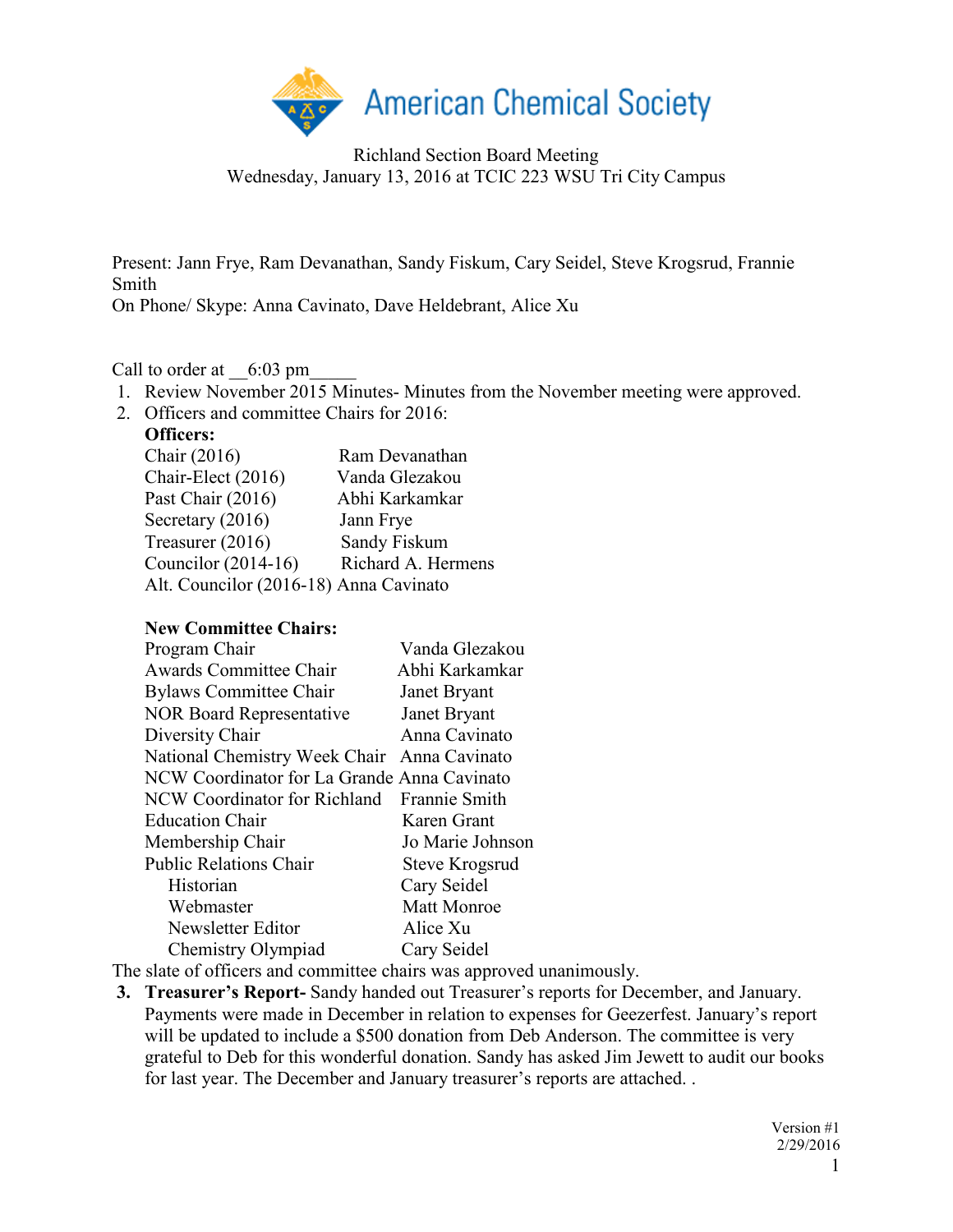

Richland Section Board Meeting

Wednesday, January 13, 2016 at TCIC 223 WSU Tri City Campus

4**. Update on budget for 2016** -Sandy Fiskum- We need to schedule a vote on the proposed budget. Ram suggested having a Science Café with either Allison Campbell or Susan Clark as speaker. We said we should have this in February, and hold the vote on the budget at this meeting. Ram suggested we have it at EMSL cafeteria or other location like the Richland public library. If we have it at the library we could use it as a public outreach. We decided that we should have it at 6:00 pm based on when the room is available. The motion passed unanimously. Ram will see about reserving the room at the library.

5**. Annual report for 2015**- The annual report and budget needs to be submitted to ACS by Feb. 15. Anna volunteered to fill out the activity section, Ram and Jann will try to fill out the administrative section, and Sandy will work on the financial section.

6. **News from Pacifichem**- Janet Bryant could not attend the meeting but mentioned that she had news to share with us in the future.

7. **Updates from attendees-** Alice asked if we should have an extra newsletter in January or February. We would have an article about Allison Campbell, and talk about the science café. We could also present the budget so we can vote on it at the science café. We agreed that we should do this. Sandy reported that she and Dave would be helping the Lewis and Clark science club in February.

8. **List of activities planned for 2016**- Ram Devanathan

January or February- Science Café in La Grande- Anna Cavinato and Dave Heldebrant planning the event. Date to be determined.

March: Nuclear Sciences Merit Badge; Coordinator: Sandy Fiskum

March: Mid-Columbia Science Fair. Judges needed.

April: Janet's symposium. Organizing Committee: Ram, Abhi, Vanda and Sandy. Date to be determined based on speaker availability. This could be tied to Earth day activities. April 22: Chemists celebrate Earth Day, Theme: "The Great Indoors – The Home Ecosystem", focus on indoor air and water quality. Coordinators: Dev Chatterjee and Janet Bryant April 23: Chemistry Olympiad National Exam-Cary Seidel, coordinator- Location to be

determined.

June 25: Maryhill museum gathering. Coordinator: Ram Devanathan- This would be a combined meeting between four local ACS sections. Talk would be on food chemistry of some type of food. We have a nanogrant for this activity.

July: Picnic. Organizers: Abhi, Dave, and Jo Marie

October: Career Fair. Organizing Committee: Dave, Alice, Karen and Frannie

October: NCW. Coordinators: Anna and Frannie

November: Chemistry Merit Badge Coordinator: Steve Krogsrud

December: Geezerfest. Organizers: Ram, Vanda, Jo Marie and Anna

Local tours in May, August or September? Such as wine tour. Hold a board meeting in La Grande in summer?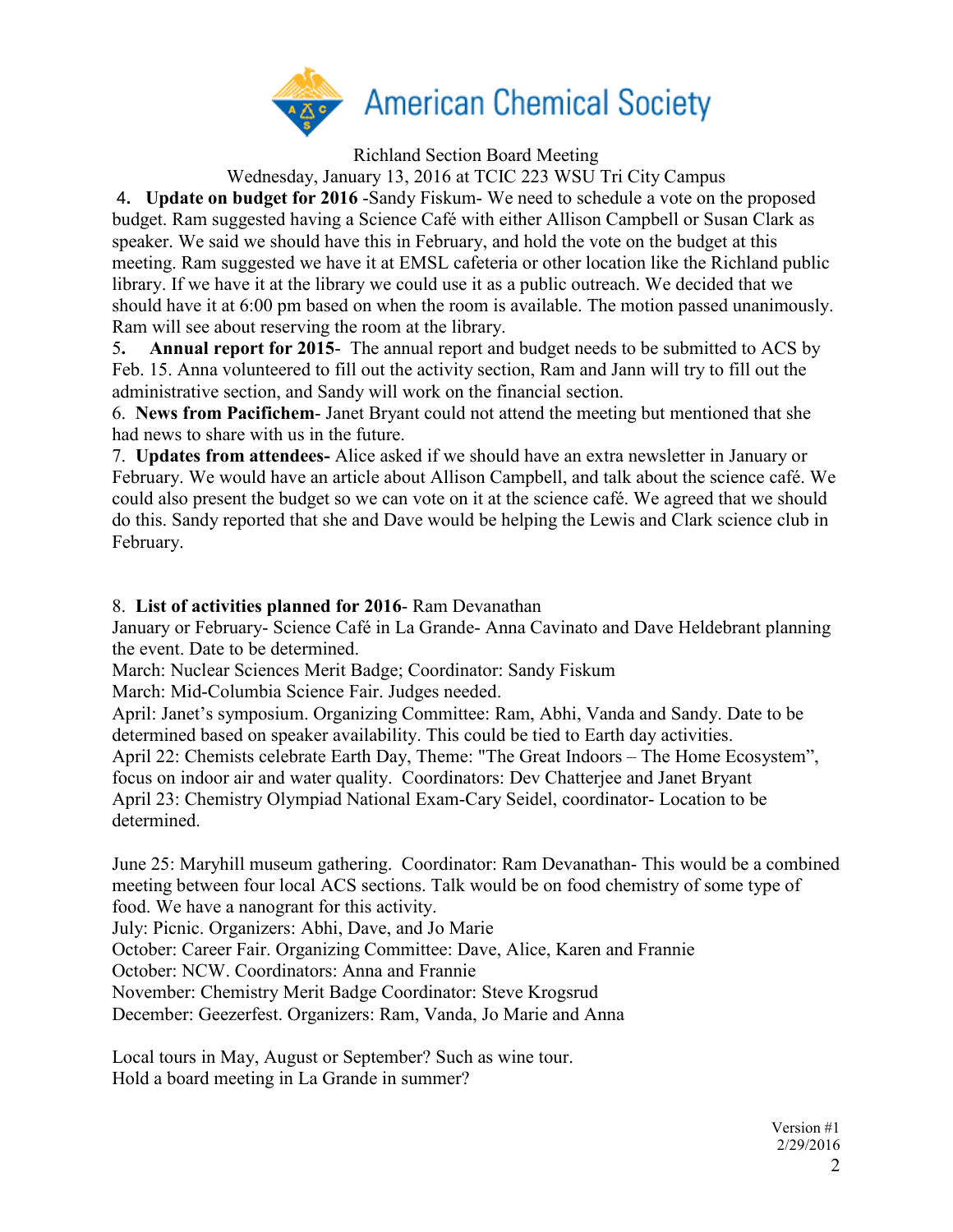

## **ACS Richland Section Treasurer's Report**

December 9, 2015

**Activities** None

| <b>Starting Balance</b> |             |
|-------------------------|-------------|
| Savings                 | \$18,854.43 |
| Checking                | \$13,156.40 |

#### **Receipts**

|                                        |            | <b>Budget</b> |                       |              |  |
|----------------------------------------|------------|---------------|-----------------------|--------------|--|
| From                                   | Amount     | Category      | Date                  | Directed to: |  |
| ACS, recruiting new member             | \$15.00    |               | $11/16/2015$ Checking |              |  |
| ACS, reimbursement for Hermens' travel | \$1,400.00 | 4a            | 11/18/2015 Checking   |              |  |
|                                        |            |               |                       |              |  |

Total receipts this period \$1,415.00

### **Expenses**

|                               |            | <b>Budget</b> |            |                                                        |
|-------------------------------|------------|---------------|------------|--------------------------------------------------------|
| To (date billed)              | Amount     | Category      | Date Paid  | Description; check number                              |
| Jo Marie Johnson $(11/11/15)$ | \$31.43    | 16d           | 11/13/2015 | Science Café at the WSU Wine Science Center #1065      |
| Henry's Restaurant (11/13/15) | \$688.95   | 16c           | 11/14/2015 | Food for Annual Social/Geezerfest #1066                |
| Jo Marie Johnson $(11/13/15)$ | \$265.46   | 13d           | 11/14/2015 | Gift cards and certificate awards and at Annual Social |
|                               |            |               |            | #1067                                                  |
| Dave Heldebrant $(11/13/15)$  | \$32.33    | 16d           | 11/14/2015 | Drinks for Annual Social under Science Café #1068      |
| Anna Cavinato $(11/13/15)$    | \$234.51   | 20c           | 11/14/2005 | ACS items, food, supplies for Saturday Science #1069   |
| Jeffrey Dense $(11/16/15)$    | \$208.91   | 16d           | 11/16/2015 | Annual Social Science Talk #1070                       |
| Total spent this period       | \$1,461.59 |               |            |                                                        |

### **Ending Balance**

| Savings  | \$18,854.43 |
|----------|-------------|
| Checking | \$13,109.81 |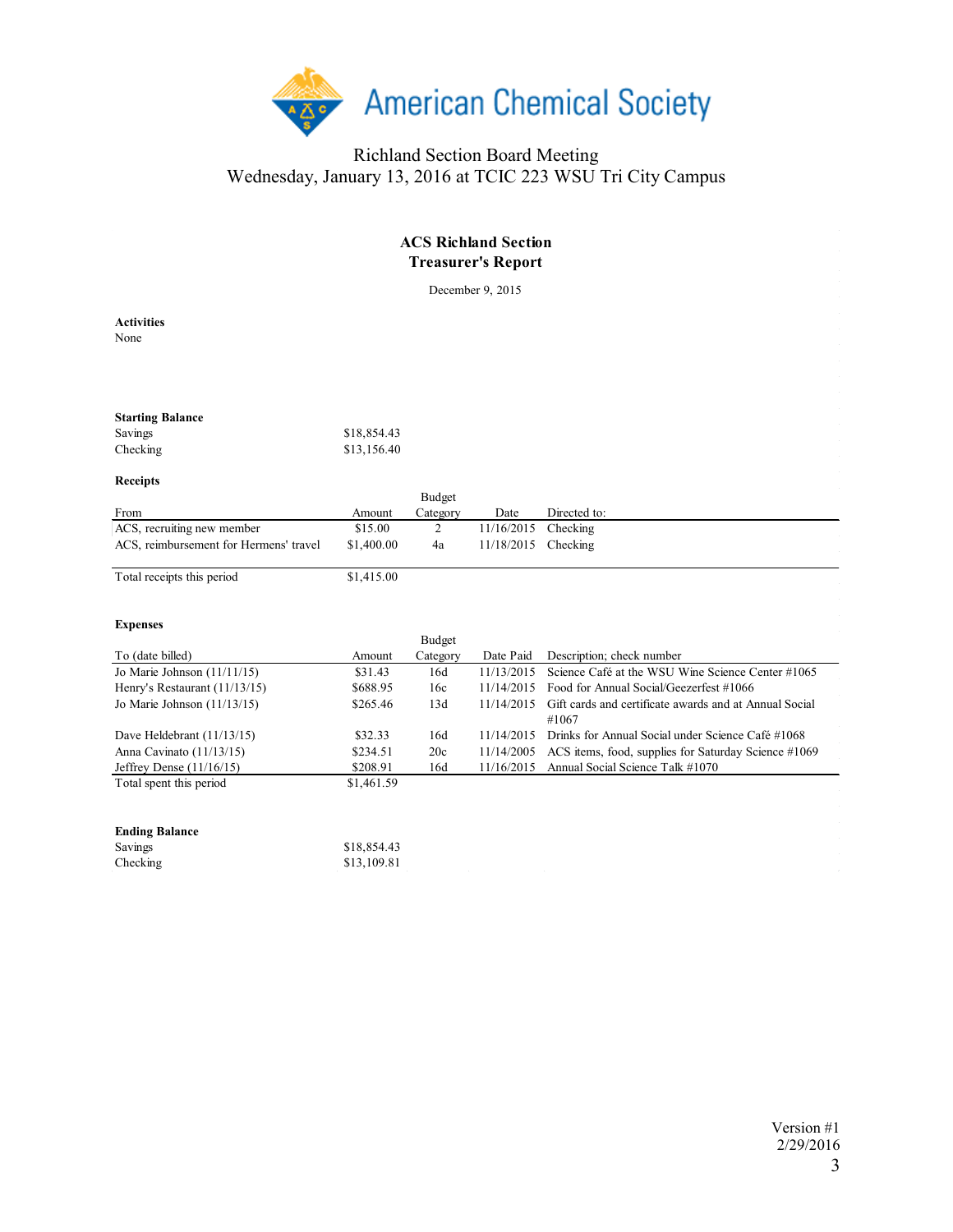

| <b>ACS Richland Section</b><br><b>Treasurer's Report</b>                                                                                                                             |                            |                           |            |                           |  |  |  |
|--------------------------------------------------------------------------------------------------------------------------------------------------------------------------------------|----------------------------|---------------------------|------------|---------------------------|--|--|--|
| January 13, 2016                                                                                                                                                                     |                            |                           |            |                           |  |  |  |
| <b>Activities</b><br>Arranged to have Jim Jewett conduct audit of the 2015 Treasury records.<br>A \$500 donation was received from Deb Anderson for educational outreach activities. |                            |                           |            |                           |  |  |  |
| <b>Starting Balance</b><br>Savings<br>Checking                                                                                                                                       | \$18,854.43<br>\$13,109.81 |                           |            |                           |  |  |  |
| <b>Receipts</b><br>From                                                                                                                                                              | Amount                     | <b>Budget</b><br>Category | Date       | Directed to:              |  |  |  |
| <b>Banner Bank</b>                                                                                                                                                                   | \$3.80                     | 17 <sub>b</sub>           | 12/31/2015 | Savings                   |  |  |  |
| Total receipts this period                                                                                                                                                           | \$3.80                     |                           |            |                           |  |  |  |
| <b>Expenses</b>                                                                                                                                                                      |                            | <b>Budget</b>             |            |                           |  |  |  |
| To (date billed)                                                                                                                                                                     | Amount                     | Category                  | Date Paid  | Description; check number |  |  |  |
|                                                                                                                                                                                      |                            |                           |            |                           |  |  |  |
| Total spent this period                                                                                                                                                              | \$0.00                     |                           |            |                           |  |  |  |
| <b>Ending Balance</b><br>Savings<br>Checking                                                                                                                                         | \$18,858.23<br>\$13,109.81 |                           |            |                           |  |  |  |